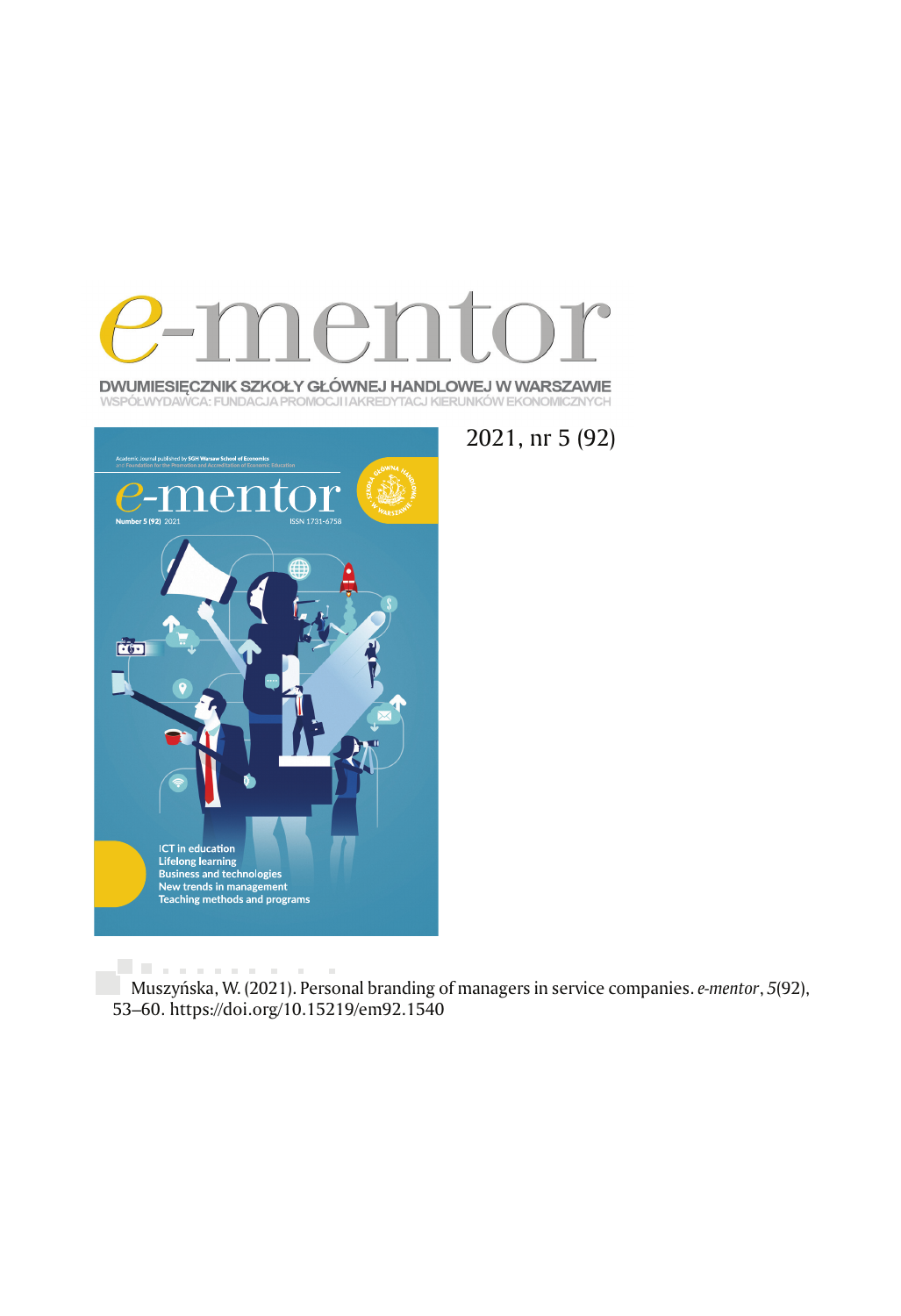

*Weronika Muszyńska*

. . . . . . . .

 $\sim$ 

# Personal branding of managers in service companies

## **Abstract**

Personal branding in the last ten years has been gaining significantly in popularity - especially in the business environment (Gehl, 2011; Wee & Brooks, 2010). Meanwhile, the literature still recognizes the need for empirical research on personal branding that examines how various professions experience personal branding. Managers are increasingly aware that the activities they perform as part of personal branding affect how the organization they represent is perceived. The aim of this article is to identify the process of building personal brands by managers. To achieve this goal, a literature review and qualitative research were carried out in the form of individual in-depth interviews. The choice of the research method is justified by the subject of the analysis. The study covered a group of nine people with at least two years of experience in a managerial position and employed in service companies located in Greater Poland. As a result of the conducted research, it was found that personal branding is perceived as a multi-stage process in which social media is credited with increasing use. In addition, organizations only support building personal brands by managers and executives. The article is a field for further exploration of publications and research.

Keywords: personal branding, branding, personal brand, managers, contemporary organizations

#### Introduction

Personal branding in literature is defined within many disciplines or theoretical concepts and taking into account various research perspectives. As a result, it causes difficulties in operationalization and comprehensive definition of the concept of "personal branding". Also, in literature there are rarely links of this concept with the achievements of organization sciences, and especially with the achievements of marketing in the area of brand management (Wojtaszczyk & Maszewski, 2014).

Meanwhile, in the last ten years, personal branding has been gaining significantly in popularity – especially in the business environment (Gehl, 2011; Wee & Brooks, 2010). The literature still recognizes the need for empirical research on personal branding that examines how various professions experience personal branding (Jacobson, 2020). Nowadays, recruitment specialists, career counselors and consultants dealing with career planning are more and more interested in the subject of building a personal brand (Shephered, 2005). Kowalczyk (2020) also notes that personal brands are being built more and more consciously by specialists in various fields (e.g. IT specialists, doctors, scientists, lawyers or craftsmen), influencers (e.g. bloggers, youtubers), artists, and managers.

Building one's own brand is for many managers a new quality in their professional functioning, and also forces them to reevaluate their thinking about themselves - especially in the context of activity on social media, the importance of which in personal branding is emphasized by Kampioni-Zawadka (2014). With technological advances that facilitate online communication and the emergence of multiple social platforms, "a career has become a personal brand that needs to be managed in the virtual age" (Gioia et al., 2014). The literature also indicates that an important role in building a personal brand by modern managers is also played by: shifting responsibility for employees' careers from organizations to individuals (Arthur & Rousseau, 1996; Greenhaus & Kossek, 2014) or mismatch (Chłoń-Domińczak et al., 2016) and the volatility of the labor market resulting from the COVID-19 pandemic. In addition, managers are

Weronika Muszyńska, SGH Warsaw School of Economics, Poland, **D**https://orcid.org/0000-0001-8388-6342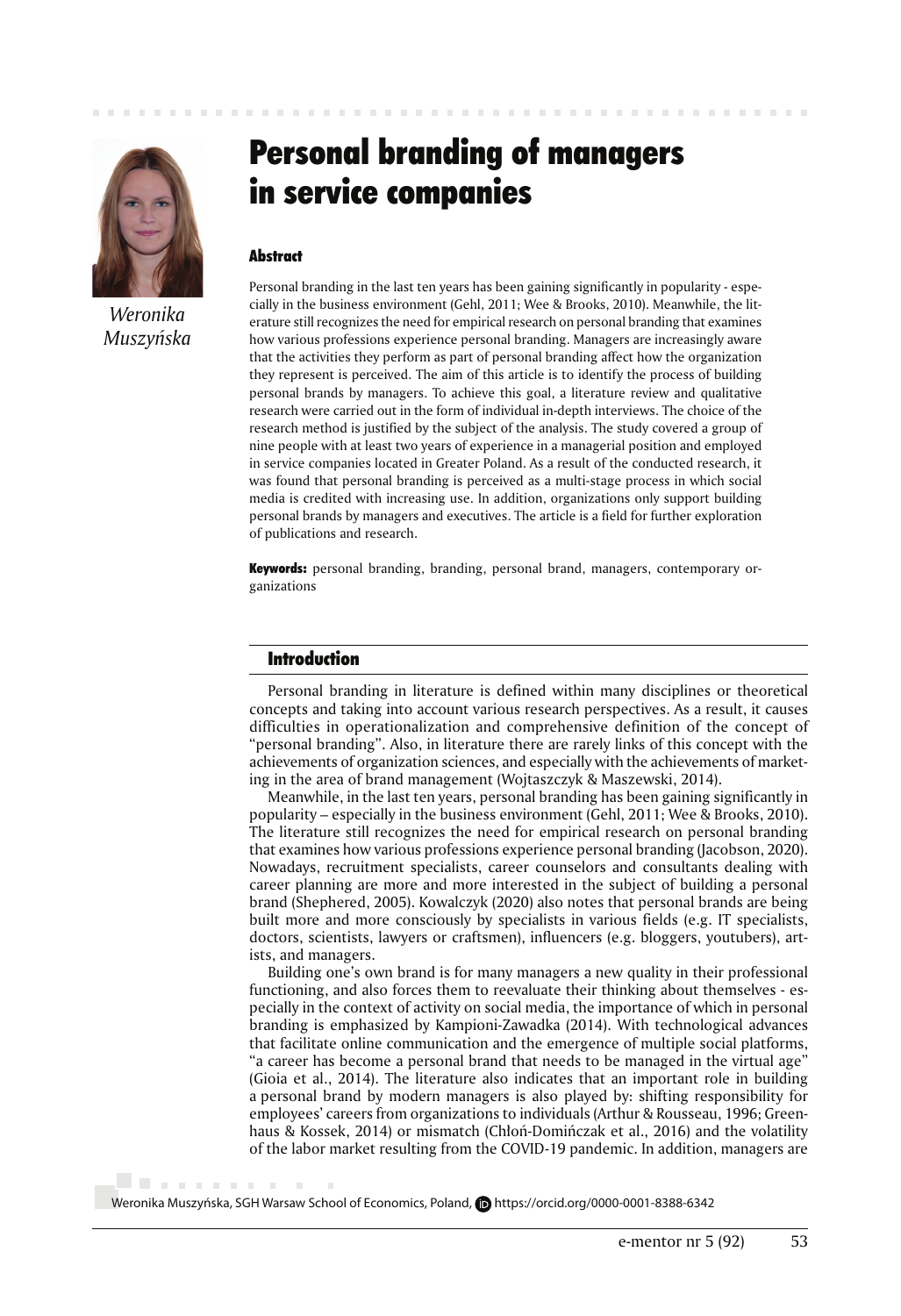increasingly aware that the activities they perform as part of personal branding affect how the organization they represent is perceived and assessed by customers, contractors, employees and other stakeholders. Also, the importance of the manager's brand and its visibility is increasing as the role of managers is to spread companies' missions, values and ideas to both internal and external stakeholders (Chen et al., 2013) and to reinforce or support the company's brand (Górska & Mazurek, 2021).

In this article, based on a review of selected, recent literature and the results of qualitative research, an attempt was made to identify the process of building a personal brand by managers in service companies located in Greater Poland.

This article contributes to existing literature in several ways. First, it fills the research gap defined as an insufficient number of publications that refer to the concept of "personal branding" and examine it on a group of managers employed only in service companies. Secondly, the article refers to the most recent publications in which the concepts of "personal branding" and "personal brand" have been studied, which in turn made it possible to present the latest concepts of defining these concepts.

The article consists of four parts. The first is a review of the literature. The second part presents the methodology of the qualitative research (i.e. the purpose, method and scope of the research). The third part describes the obtained results of the qualitative research. The article ends with a summary, along with limitations and recommendations for future research.

# Review of the literature

The vast majority of purchasing decisions are based on a sense of trust, confidence or other emotions that are evoked in people by a specific product, service or person. This is also the essence of branding. It is a process of influencing people, and its effectiveness is primarily influenced by the identity of the brand built. Currently, branding is a concept addressed not only to companies, because a new trend is emerging (Rampersad, 2010). Interest in the personal brand and in personal branding has significantly increased in recent years (Fournier & Eckhardt, 2019). Nowadays, these concepts are the subject of much international discussion (Morgan, 2011; Wetsch, 2012).

Among them, there is the view that a personal brand is an image created of a given person in the mind of another (Walczak-Skałecka, 2018), and it can also be considered the most important factor of personal success (Peter & Gomez, 2019). A personal brand reflects a person's skills, abilities and lifestyle (Gehl, 2011; Hearn, 2008). Setty (2006) claims that "we all have our own personal brand because we all make a promise to the world (…). By living your life, you are living your brand. Your brand is your true face." Contemporary researchers note that a personal brand can be used in competing to enter the labor

market (Close et al., 2011) and to pursue the desired profession (Parmentier et al., 2013). It is important, however, that the concept of a "personal brand" should be considered in various contexts, related for instance to the social or professional group it concerns. Therefore, it is worth pointing to the differences resulting from the economic, social and cultural spaces in which a personal brand is built each time (Walczak-Skałecka, 2018).

However, in many scientific publications, the term "personal brand" is used interchangeably with the term "building a personal brand", which results in definition difficulties and undoubtedly constitutes a barrier to the development of this research area (Gorbatov et al., 2018).

While there has been a significant increase in scientific attention to personal branding in the last ten years, it is still a fragmented phenomenon that deserves academic attention (Scheidt et al., 2018). Although there are definitions of personal branding based on empirical research (Khedher, 2019) or more conceptual work (Bendisch et al., 2013), there is still no single, comprehensive definition of this concept that could be successfully applied in both literature and business practice. This article attempts to classify the definition of the concept of personal branding appearing in recent literature. As a result, it was found that personal branding is defined as: 1) a marketing concept, 2) a process, 3) image seen from various points of view (Table 1).

As a result of the review of the latest literature, it was found that the concept of "personal branding" is defined mainly in scientific publications of international scope, which indicates the interdisciplinary nature of the issues raised. Personal branding also appears as a source for new academic impulse, as it may sensitize scholars to opportunities for intensifying collaboration with practitioners to enrich and disseminate knowledge in their fields (Scheidt et al., 2018).

A personal brand is built both in private and professional life – by creating yourself as a valuable employee (Rampersad, 2010). In this process, the greatest importance is attached to creating the image for instance through behavior, manner of expressing oneself, mastering verbal and non-verbal communication, or the level of education. Equally important is striving to distinguish yourself from other people through qualifications, personality traits or appearance. However, the process of building a personal brand should primarily consist of planned activities implemented from a strategic perspective (Gorbatov et al., 2018).

The starting point for building a personal brand is the analysis of oneself in terms of self-definition – recognition of one's own identity (Wojtaszczyk & Maszewski, 2014). Self-recognition of a person's identity is the first stage in building a personal brand. In this process, after the diagnosis stage, there is a planning phase, i.e. setting goals related to a given personal brand. This, in turn, requires the definition of a per-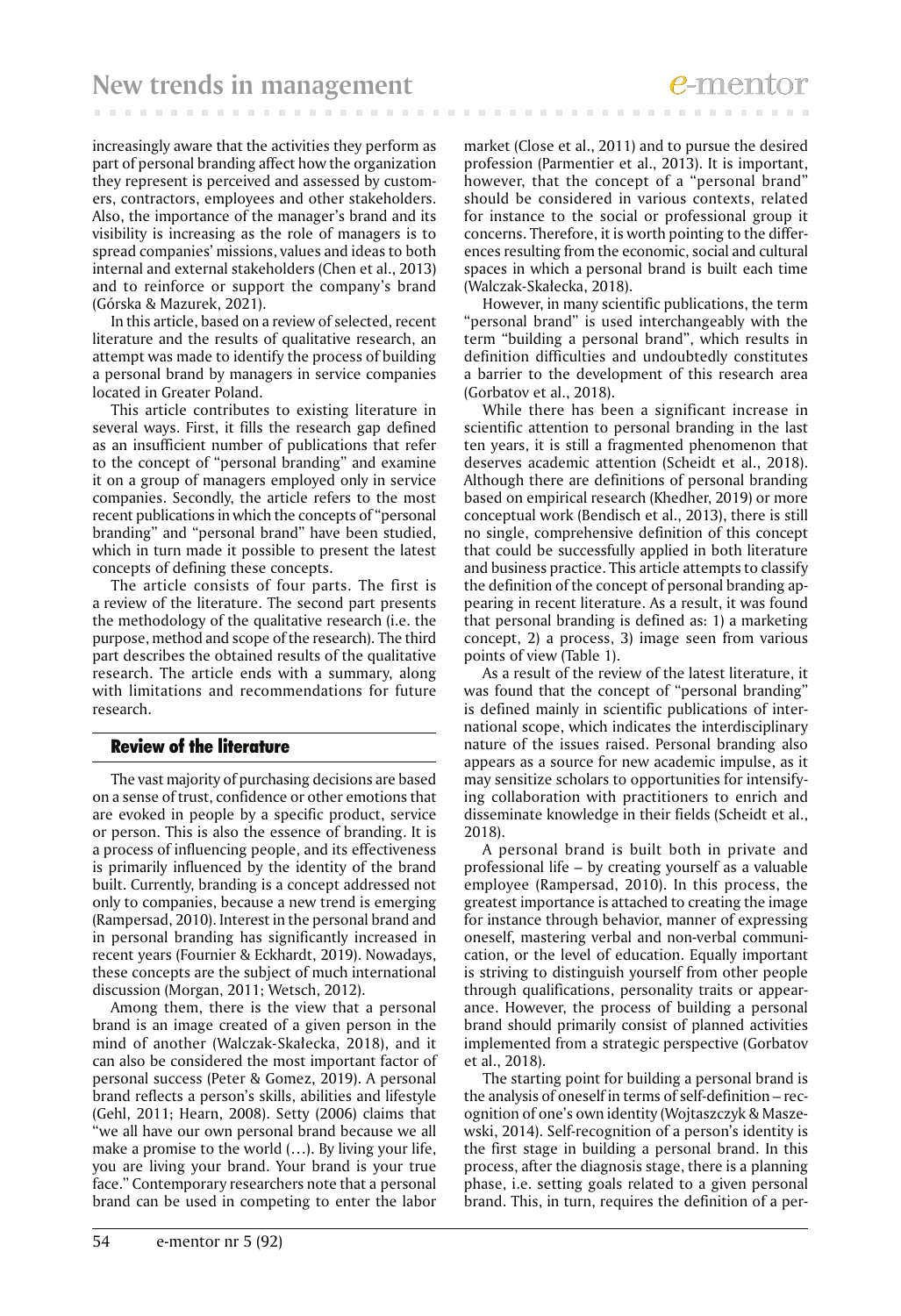. . . . . . . . . .

#### Table 1

| Classification of the definition of the concept of "personal branding" |  |  |  |
|------------------------------------------------------------------------|--|--|--|

and the company of the com-

| <b>Classification</b><br>of the definition                              | Definition                                                                                                                   | Author(s),<br>year of publication |  |
|-------------------------------------------------------------------------|------------------------------------------------------------------------------------------------------------------------------|-----------------------------------|--|
|                                                                         | Concept related to the marketing strategies that a person<br>adopts in order to promote their major personal characteristics | Zarkada, 2012                     |  |
| personal branding as<br>a marketing concept                             | A way of auto-marketing similar to any product or company<br>branding process.                                               | Gujarathi & Kulkarni, 2018        |  |
|                                                                         | A marketing concept similar to promoting products and<br>services that has now been extended to people.                      | Peter & Gomez, 2019               |  |
| personal branding<br>as a process                                       | Conscious process with a clear aim and goal.                                                                                 | Khedher, 2014                     |  |
|                                                                         | Long-term process which varies for different individuals.                                                                    | Sidor-Rządkowska, 2019            |  |
|                                                                         | Entire process of establishing, maintaining, and developing<br>an individual's human brand.                                  | Scheidt et al., 2018              |  |
| personal branding<br>as an image<br>seen from various<br>points of view | Investments made by individuals to improve their public image.                                                               | Ilies, 2018                       |  |
|                                                                         | It involves capturing and promoting the strengths<br>and uniqueness of your target audience.                                 | Khedher, 2019                     |  |
|                                                                         | Conscious and intentional effort to create and influence<br>the public perception of an individual.                          | Wróblewski & Grzesiak,<br>2020    |  |

*Source:* author's own work.

sonal value proposition (PVP) (Morgan, 2011), from which tangible benefits are derived. The analysis of the human identity and the determination of PVP build the stage of planning a personal brand. The next phase of the personal branding process is to define ways to achieve professional and personal goals. This is about taking actions in the field of career management and relating to possible paths of personal development, the choice of the target audience and the means of communication. Due to the fact that in the process of building a personal brand, a person is exposed to many failures, it requires a high level of internal motivation to act and knowledge of self-motivation techniques. Controlling the effects of undertaken actions, i.e. measuring the strength of a personal brand, is also a constant element of the branding process (Wojtaszczyk & Maszewski, 2014).

Personal branding became an important concept also due to the ability to present oneself easily to others through social media sites. Activity in social media, i.e. expressing yourself on websites, forums or blogs, and publishing posts on social media such as Facebook or Twitter, allows someone not only to build an attractive personal brand, but also to reach a wider audience with their message, i.e. through building a wider network of contacts and stronger influence on others. With the rise of social media, many managers have begun to participate in social media as an integral part of both public relations and self-marketing campaigns (Saad & Yacob, 2021). Although social media is an excellent tool for creating, presenting and maintaining an attractive personal brand, it should also be remembered that inadequate use of the available tools can result in unfavorable presentation on the web (Jarska, 2017).

However, personal branding is primarily used to achieve goals related to obtaining a specific and desired position on the labor market - for example by increasing the revenues achieved (Walczak-Skałecka, 2018), visibility and value in relationships with others (Peter & Gomez, 2019), as well as employability (Khedher, 2014).

Also, in recent years, businesses have begun to recognize the importance of creating a personal brand as it is particularly impactful on company reputation and business performance as well as markets themselves (Olanrewaju et al., 2020). An attractive personal brand – especially of a manager, can attract talented professionals, as well as generating interest in their products amongst investors.

# Methodology of qualitative research

In order to achieve the aim of the article, a qualitative study was conducted in the form of individual in-depth interviews (IDI). The choice of the research method is justified by the subject of the analysis. Its advantage over other methods of qualitative research is the possibility of a deeper understanding of the subject of the research, as well as obtaining an individualized view of the subject of the research (personal branding is a subjective phenomenon, and therefore it is very important to include the individual actor's perspective). The theoretical basis for the research was the assumptions of the grounded theory.

Taking into account the limitations accompanying the selected research method, the author attaches great importance to research reliability during each stage of the research process.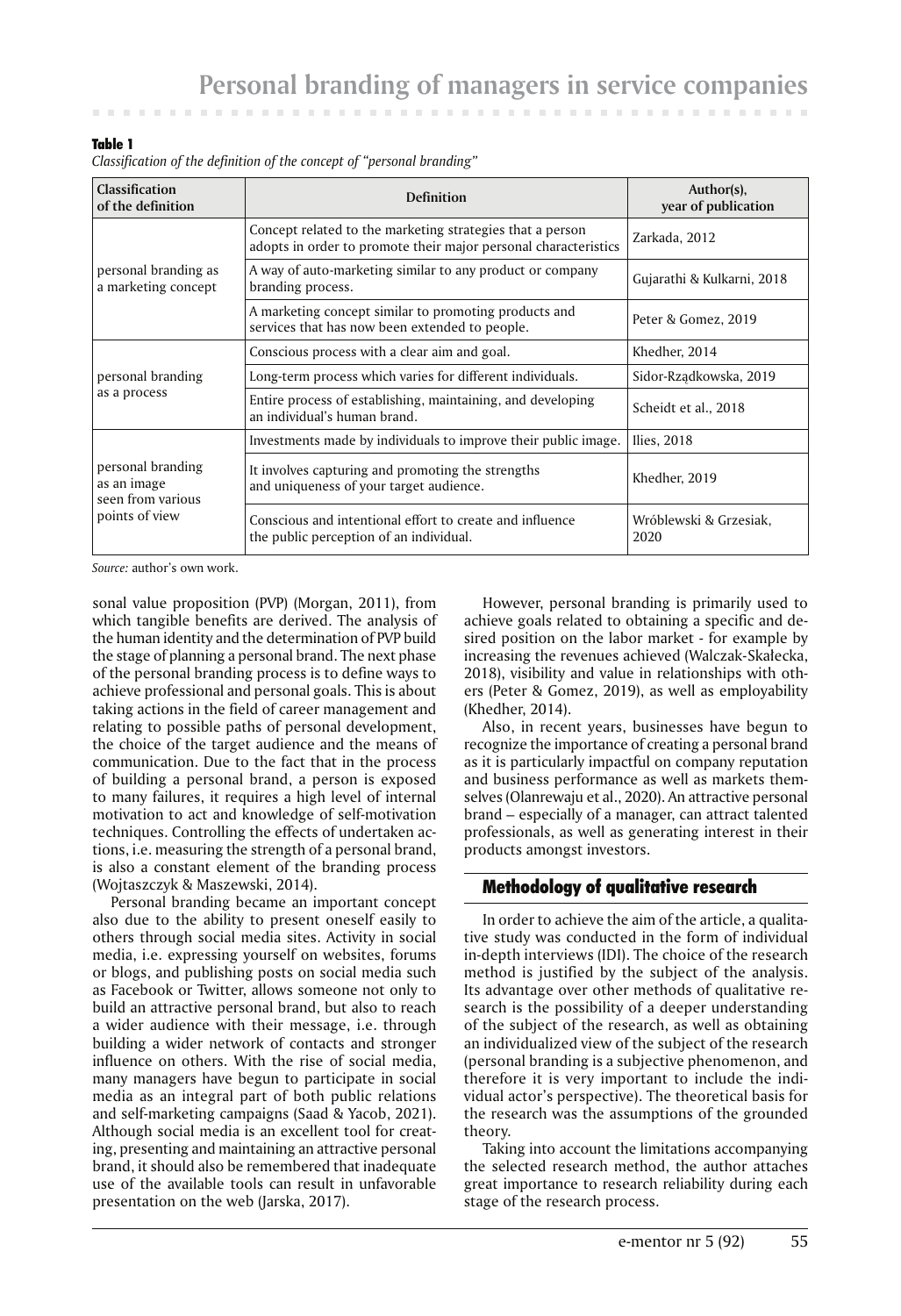Due to time and cost constraints, the study comprised three women and six men aged 28-50. The author adopted the following criteria for selecting respondents: 1) at least two years of experience in a managerial position, 2) employment in a service company whose headquarters are located in Greater Poland and listed in the Business Navigator. The selection of the sample for the study was deliberate and was carried out using the snowball technique. Detailed data on the surveyed group of managers is presented in Table 2.

For the purposes of this article, it was assumed that a manager is a person holding a managerial position, having appropriate knowledge and skills, including managerial skills, a specific personality and experience in managing organizations. It is important that in modern organizations, for a manager to be able to effectively perform the managerial duties entrusted to them, they should have not only knowledge and abilities, but also specific managerial skills (Żukowski, 2008) and an attractive personal brand.

Due to the COVID-19 pandemic, individual in-depth interviews were conducted with the use of ICT tools. Each of them lasted from 45 to 60 minutes. All the questions asked were open-ended. In the case of seven individual in-depth interviews, the respondents consented to them being recorded. Transcriptions were made of the recordings. In the remaining two cases, handwritten notes were made during the study, which were then entered into the computer. The in-depth interviews began in June 2021 and the qualitative part of the research continued until August 2021. The interview scenario enabled more extensive interviews while allowing respondents enough flexibility for the free expression of thoughts.

The content was coded using the "line by line" method, due to the tendency of the respondents to break off sentences frequently and change the topic of the conversation. This allowed a comprehensive approach to specific thematic areas. When generating the codes, the following principles were suggested: keeping statements as precise and simple as possible,

Table 2

*Detailed data on the surveyed group of managers*

strictly following the data content, and avoiding one's own judgments (Douglas et al., 2009). Initial, potential thematic threads were outlined at the code generation stage. Specific codes were then assigned to appropriate thematic threads: 1) Definitions of the concept "personal branding", 2) Stages of the personal branding process, 3) Personal branding tools, 4) Support for personal branding in modern organizations. Each of the indicated parts, based on the quoted fragments of interviews with respondents, has been described and commented on in this article (Douglas et al., 2009).

The collected material was subjected for analysis and synthesis using the NVivo software. All information that could be tracked back to respondents was anonymized, including names and companies in which they operate.

# Results of qualitative research

#### Definitions of the concept "personal branding"

Based on a review of the latest literature, it was found that personal branding is defined as: 1) a marketing concept, 2) a process, 3) an image seen from various point of views. During individual in-depth interviews, two respondents clearly defined building a personal brand as building an image seen from different point of views. "In my opinion, this is tantamount to building an image seen from different point of views. That is why it is so important to build a personal brand coherently and consistently" (woman, 32). "Building a personal brand, i.e. consciously creating your own image in someone's eyes. It is acting in accordance with the values and communicating, for example, one's goals, achievements or professional position to other people" (man, 37).

In addition, the surveyed managers, referring to the knowledge acquired during training with personal brand specialists, identified personal branding as a process of creating one's own image/brand, which

| Lp. | Gender (F/M) | Age | Type of service activity | Period of work in<br>a managerial position |
|-----|--------------|-----|--------------------------|--------------------------------------------|
| 1.  |              | 32  | IT                       | 4                                          |
| 2.  | F            | 43  | <b>HR</b>                |                                            |
| 3.  | F            | 48  | education                | 11                                         |
| 4.  | M            | 28  | IT                       | 3                                          |
| 5.  | M            | 33  | transport                | 5                                          |
| 6.  | M            | 37  | gastronomy               | 7                                          |
| 7.  | M            | 43  | education                | 12                                         |
| 8.  | M            | 48  | tourism                  | 11                                         |
| 9.  | M            | 50  | transport                | 18                                         |

*Source:* author's own work.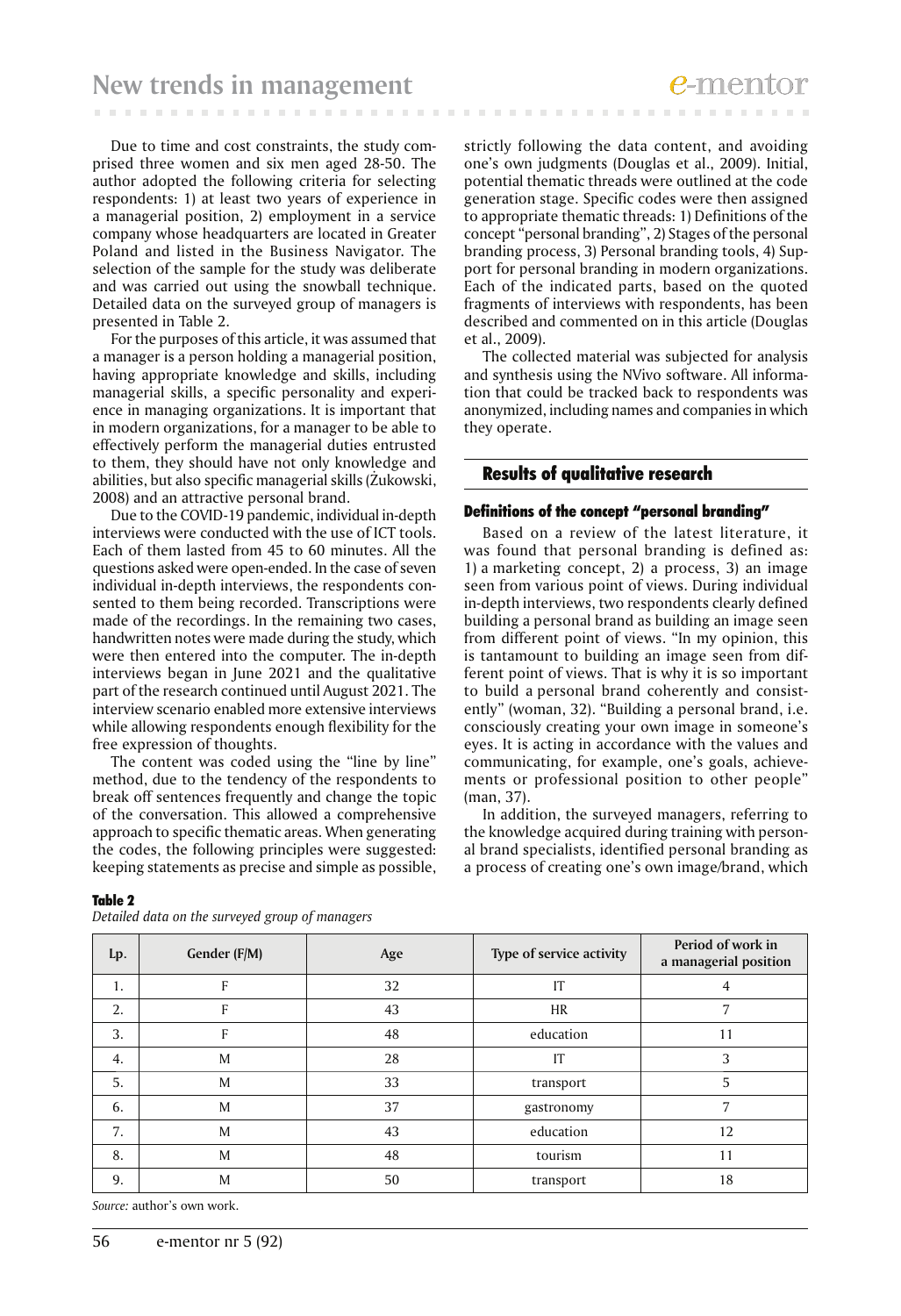is about defining, describing and selling yourself. "In my opinion, this is the process of creating your own image. As a rule, this is how we strive for interest in our person and what we are currently doing" (man, 33). "Building a personal brand is the process of defining, describing and promoting oneself" (man, 50).

One of the respondents, referring to his professional experience, compared the process of building a personal brand to the recruitment process: "As I deal with the recruitment process on a daily basis, personal branding is a similar process. In both cases, it's about presenting your best side" (woman, 43).

Similarly to the literature, the respondents identified a strong relationship between personal branding and auto-presentation. One of the respondents also indicated that building a personal brand is an activity bordering on PR, marketing, psychology and communication: "Building a personal brand is simply a marketing activity to show us in the best possible light" (man, 28).

However, one of the surveyed managers stated that: "I have not come across a general definition of this concept yet, such as in the case of demand. On many popular blogs there are entries on effective selfpromotion, building your own image, etc., so in my opinion they are the same concepts" (woman, 48).

It is important that the surveyed managers, when answering the question about what is necessary to build a personal brand, primarily indicated: 1) confirmed knowledge (certificates of completed courses and studies), 2) professional experience, 3) professional contacts, 4) activity in social media.

The respondents stated that building a personal brand also requires: 1) creativity, 2) openness, 3) truth, 4) consistency, 5) honesty, and 6) commitment. Regarding this question, commitment was most often mentioned by the surveyed managers. "When it comes to a personal brand, this involves creativity, openness, truth and consistency" (man, 50). "In my opinion, the key to building an attractive personal brand is being fully committed in the entire process. It is important to build it coherently in various channels such as LinkedIn or Twitter, and to ensure that this concept implies our true values, goals and expectations" (woman, 48). "Building a personal brand requires commitment, openness and honesty. My name is my brand, and looking at my example, I make it more attractive by speaking at a conference or by publishing engaging posts on LinkedIn" (man, 28).

During the interview, managers emphasized how important it is to build a personal brand simultaneously and adequately in private and professional life. "You build personal brand throughout your life. It is a certain process which, in order to be attractive, should proceed in parallel and adequately both in the private and professional spheres" (man, 37). "You cannot build a personal brand in your professional life in isolation from your personal life" (man, 50).

This statement is agreed in literature for example by Walczak-Skałecka (2018) or Rampersad (2010).

## Stages of the personal branding process

The personal branding process includes the identification of one's values and positioning, the choice of the target audience, the means of communication, and control. The interviews confirmed that the managers follow this process and its subsequent stages. In addition, most of them shared the view formulated in the literature that personal branding is a multi-stage process, not a one-time action.

Many respondents emphasize that they want to be perceived as experts in their field and industry: "When I think about building my brand, it is synonymous with positioning myself as an expert. I can't talk about things that I don't understand" (woman, 48).

> The key is to understand what you want to achieve by building your brand. Do I want to be known, I want to be an expert or I want to find my space. It is also important to be interested in the current events in our industry and to speak on topics that interest us. Interaction with our observers also plays an important role. (man, 33)

> As a manager, I try to build my own expert brand. Thanks to this, I am recognizable in the industry and "my field". By building a personal brand, what I say and write is more trusted. I feel fulfilled and my knowledge and experience pay off because I share them with other people. (man, 50)

One of the respondents noted that: "a derivative of building a personal brand is to stand out among other managers and the labor market not only as an expert, but also as a trustworthy or simply interesting and friendly person" (man, 50). Furthermore, managers stated that the first step in building a personal brand is to get acquainted with the opinions about the person: "The first stage should be to interview people from our immediate environment about how they judge us. Then it is necessary to conduct a self-analysis and define our goals" (man, 48).

Another step in the personal branding process is the choice of the target audience. The managers emphasize that they want to be recognizable among business partners, investors, but also the public. Meanwhile, some respondents underline that they are unwilling to be public personas, and their brand is limited only to their business environment. "The first step in this process should be getting to know yourself and the people you want to communicate with – for example investors, clients" (woman, 32). "I'm in business and I'm not looking for media attention. I am not a celebrity, I do not want my brand to be associated with, for example, scandals or the world of celebrities in general" (man, 50). "I focus on building the attractiveness of my brand among internal and external clients of my company" (man, 28).

Another step in the personal branding process is communication. Respondents emphasized how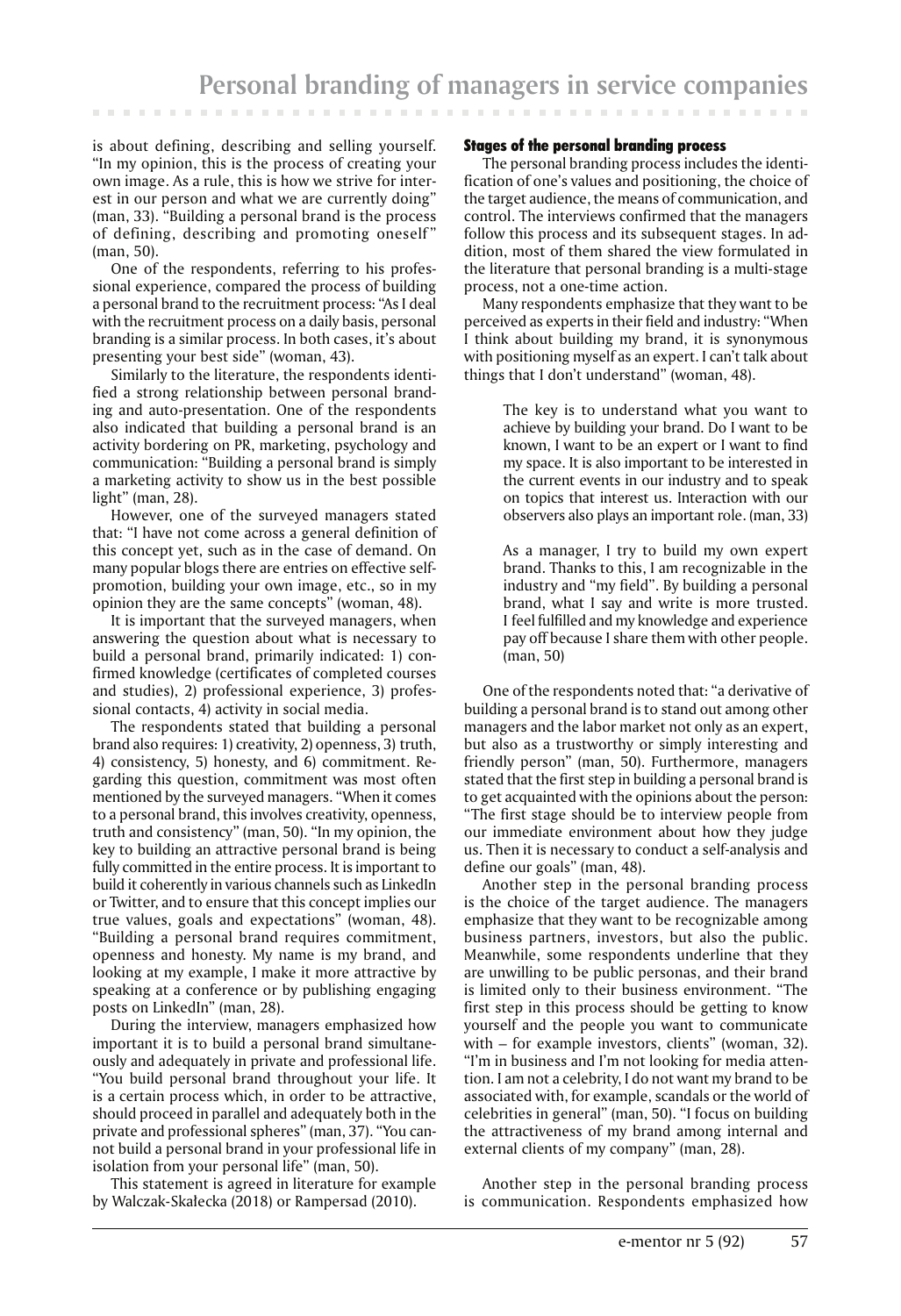important it is to maintain consistency between the communication message, the chosen medium and the selection of the recipients of the message. "You need to choose communication channels and create consistent, attractive messages. It is important to update them on an ongoing basis, as well as to interact with their recipients" (woman, 32).

In this question, some respondents emphasize the importance of the press and the Internet, while TV and the radio are considered less important. "I don't feel the need to build my brand on TV or in the press. For us, young people, the most important thing is a presence on the Internet" (man, 28). "I work on the appearance of my profiles on social media, participate in training on a personal brand, and start to act consistently" (man, 28).

Controlling is not commonly used by the interviewed managers, as only a few of them explicitly stated that they control their media appearances: "I try to keep track of what appears on the Internet about me and my company. Even during my vacation I can't give it up" (man, 37).

However, one of the respondents stated that he did not pay attention to the information that appeared about him on the Internet, in the press or on television, and adheres to the principle: no matter how they write, it is important not to misrepresent the name.

#### Personal branding tools

Managers were asked what tools can be used to build a personal brand. They mentioned: 1) social media such as LinkedIn, GoldenLine, Facebook, Twitter, Pinterest, YouTube, Instagram, 2) original podcast or videocast, and 3) own website or blog.

However, the surveyed managers also said that a personal brand is built not only on the Internet, but also in the real world. Although the pandemic caused the virtualization of work and interpersonal contacts, nowadays conferences, fairs and other events are returning in their traditional form more and more often, and active participation in them is a very effective way to build personal brand as an expert in a given field. It is important that the respondents noted that the purpose of building a personal brand should determine the choice of tools: "Depending on your profession and what you want to achieve, you build your brand differently and use other tools for this purpose. This process cannot be generalized" (man, 33).

#### Support for personal branding in modern organizations

Only one of the respondents admitted that his organization does not support the process of building personal brands by employees:

> There are no personal branding activities carried out in my company – as is the case with employer branding. Managers independently create their image more or less effectively in and outside the organization. This is mainly limited to occasional postings on LinkedIn and

Twitter. When it comes to other employees, they do not receive any support in the field of personal branding. (man, 33)

The surveyed managers also stated that they initiated or supported initiatives in the field of building a personal brand in their organizations. "I learned about a personal brand and the process of building it while browsing various internet blogs. After several training sessions and courses in this field, I decided that it was worth organizing similar training for employees in managerial positions and other managers in my organization. We are active in this area all the time" (woman, 43). "Certainly, we provide employees with many opportunities to build their brands. I mean, for example, publication of articles in our corporate communication channels, participation in fairs or workshops. On the other hand, managers have many other areas in which to build brands, starting with a dedicated tab on the company's website, where they can update their descriptions and publications, and ending with participation in the most important international industry events" (man, 48).

Respondents also stated that even if their organizations do not currently offer support for the process of building personal brands by employees, they intend to change this in the near future: "I have noticed that the topic of building a personal brand is becoming more and more popular. To date each of us has done this in their own way, but in the future it may be worth considering introducing a series of training sessions and workshops in this field in our company" (man, 28).

The surveyed managers emphasized the importance of independence in the process of building a personal brand, which in relation to employees usually takes place without the support of the organizations employing them. The situation is different in the case of managerial and managerial positions, which may indicate inequalities in access, for example, to tools for building personal brands.

#### Summary

Qualitative research in the form of individual indepth interviews made it possible to achieve the aim of the article and provided interesting conclusions.

First, as a result of its implementation, it was confirmed that there is no single, generally accepted definition of the concept of "personal branding". The surveyed managers most often understood personal branding as a process that should begin with recognizing the strengths and features that distinguish a given person. Moreover, they pointed out that building a personal brand can be defined as a marketing concept or image in the eyes of other people, which is confirmed by the literature review. This is of particular importance in connection with the observed mismatch and volatility of the labor market, on which it is increasingly difficult to build and manage an attractive personal brand (Kowalczyk, 2020).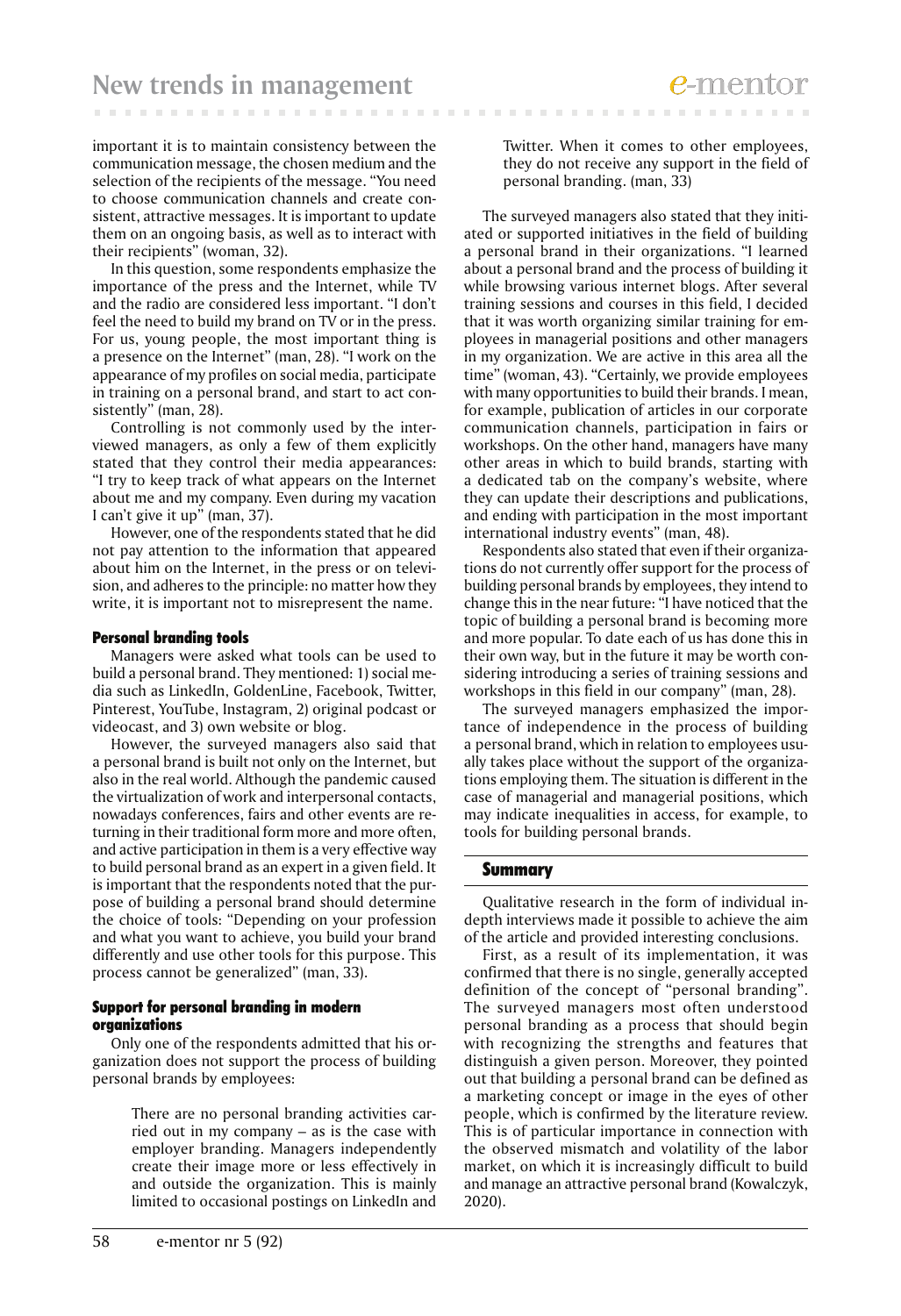Secondly, the article confirms that personal branding is a multi-stage process, not a one-time action. Managers also emphasize that they want to be perceived as experts in their field and industry and how important it is to maintain consistency between the communication message, the chosen medium, and the selection of the recipients of the message. Also, as a result of the study, it was found that observing the progressive digitization, managers identified social media as the most important tool for building a personal brand.

The conducted qualitative research also led to the conclusion that discrepancies were identified between the support for personal branding received by managers and that received by other employees. Meanwhile, the personal brand of each employee, regardless of the position held, is the showcase of the organization in which they work (Ślifirska, 2019).

An evident limitation for the conducted qualitative research is the fact that it included a sample of only nine people. Moreover, the respondents constituted a homogeneous group, i.e. a group of managers employed in service companies whose headquarters are located in Greater Poland and listed in the Business Navigator. The author of the article recognized a research gap that should be filled by undertaking research in the field of personal branding of a qualitative nature (although it would also be desirable to triangulate research methods) on a group that also includes managers from manufacturing companies and by classifying the enterprises they represent into micro, small, medium-sized and big enterprises. Thus, the article opens the field for further research exploration.

#### References

**COLLECT** 

**CONTRACTOR** 

Arthur, M. B., & Rousseau, D. M. (1996). *The boundaryless career*. Oxford University Press.

Bendisch, F., Larsen, G., & Trueman, M. (2013). Fame and fortune: a conceptual model of CEO brands. *European Journal of Marketing*, *47*(3–4), 596–614. https://doi. org/10.1108/03090561311297472

Chen, Ch-W., Yi, B., & Lin, J. B. (2013). Media coverage, board structure and CEO com-pensation: evidence from Taiwan. *Journal of Multinational Financial Management*, *23*(5), 434–445. https://doi.org/10.1016/ j.mulfin.2013.08.003

Chłoń-Domińczak, A., Magda, I., & Sienkiewicz, Ł. (2016). Skills mismatch in the new and old member states – are generations affected differently? *Filosofija. Sociologija*, *27*(4), 331–341.

Close, A. G., Moulard, J. G., & Monroe, K. B. (2011). Establishing human brands: determinants of placement success for first faculty positions in marketing. *Journal of the Academy of Marketing Science*, *39*(6), 922–941. https:// doi.org/10.1007/s11747-010-0221-6

Douglas, H., Hamilton, R. J., & Grubs, R. E. (2009). The effect of BRCA gene testing on family relationships: A thematic analysis of qualitative interviews. *Journal of Genetic Counseling*, *18*(5), 418–435. https://doi. org/10.1007/s10897-009-9232-1

Fournier, S., & Eckhardt, G. M. (2019). Putting the person back in personbrand: Understanding and managing the two-bodied brand. *Journal of Marketing Research*, *56*(4), 602–619. https://doi.org/10.1177/0022243719830654

Gehl, R. W. (2011). Ladders, samurai and blue collars: Personal branding in Web 2.0. *First Monday*, *16*(9), 3–24. https://doi.org/10.5210/fm.v16i9.3579

Gioia, D. A., Hamilton, A. L., & Patvardhan, S. D. (2014). Image is everything: Reflections on the dominance of image in modern organizational life**.** *Research in Organizational Behavior*, *34*, 129–154. https://doi.org/10.1016/ j.riob.2014.01.001

Gorbatov, S., Khapova, S. N., & Lysova, E. I. (2018). Personal branding: interdisciplinary systematic review and research agenda. *Frontiers in Psychology*, *9*. https://doi. org/10.3389/fpsyg.2018.02238

Górska, A., & Mazurek, G. (2021). The effect of the CEO media coverage on corporate brand equity: evidence from Poland. *Oeconomia Copernicana*, *12*(2), 499–523. https://doi.org/10.24136/oc.2021.017

Greenhaus, J. H., & Kossek, E. E. (2014). The contemporary career: a work–home perspective. *The Annual Review of Organizational Psychology and Organizational Behavior*, *1*, 361–388. https://doi.org/10.1146/annurevorgpsych-031413-091324

Gujarathi, R., & Kulkarni, S. (2018). Understanding personal branding perceptions through intentions. *BVIMSR's Journal of Management Research*, *10*(2), 207–217.

Hearn, A. (2008). Meat, masks, burden: Probing the contours of the branded self. *Journal of Consumer Culture*, *8*(2), 197–217. https://doi.org/10.1177/1469540508090086

Ilies, V. I. (2018). Strategic personal branding for students and young professionals. *Cross-Cultural Management Journal*, *20*(1), 43–51.

Jacobson, J. (2020). You are a brand: social media managers' personal branding and "the future audience". *Journal of Product & Brand Management*, *29*(6), 715–727. https://doi.org/10.1108/JPBM-03-2019-2299

Jarska, L. M. (2017). Pracownik naukowy w mediach społecznościowych – od popularyzacji nauki do kreowania wizerunku. *Toruńskie Studia Bibliologiczne, 2*(17), 201–238. https://doi.org/10.12775/TSB.2016.027

Kampioni-Zawadka, M. (2014). Wykorzystanie mediów społecznościowych w procesie rekrutacji pracowników i ich wpływ na budowanie wizerunku atrakcyjnego pracodawcy. *Studia Oeconomica Posnaniensia*, *2*(9), 61–80.

Khedher M. (2014). Personal branding phenomenon. *International Journal of Information. Business and Management*, *6*(2), 29–40.

Khedher, M. (2019). Conceptualizing and researching personal branding effects on the employability. *Journal of Brand Management*, *26*(4), 99–109. https://doi.org/10.1057/ s41262-018-0117-1

Kowalczyk, E. (2020). Nowe wyzwania dla zarządzania karierą opartego na marce osobistej pracownika. In J. Cewińska, A. Krejner-Nowecka, & S. Winch, (Eds.), *Zarządzanie kapitałem ludzkim: wyzwania* (pp. 231–247). Oficyna Wydawnicza SGH.

Morgan, M. (2011). Personal branding. Create your value proposition. *Strategic Finance*, 93(2) 13–14. https:// sfmagazine.com/wp-content/uploads/sfarchive/2011/08/ CAREERS-Personal-Branding-Create-Your-Value-Proposition.pdf

Olanrewaju, A., Hossain, M., Whiteside, N., & Mercieca, P. (2020). Social media and entrepreneurship research: A literature review. *International Journal of Information Management*, *50,* 90–110. https://doi.org/10.1016/ j.ijinfomgt.2019.05.011